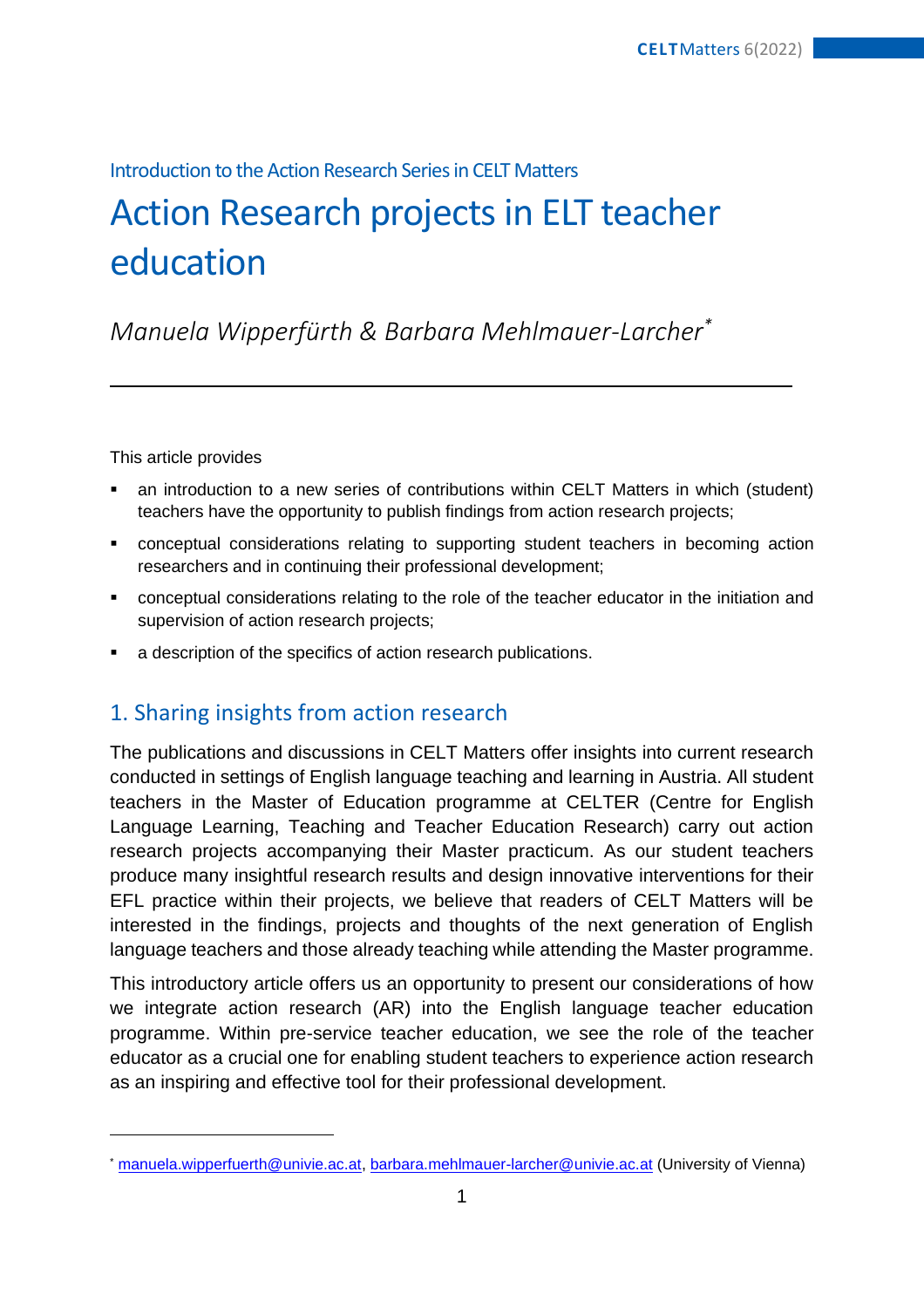## 2. Becoming a language teacher – becoming an action researcher: Action research in language teacher education

Action research aims at supporting practitioners to explore their practice in a systematic, method-driven way in order to improve, for example, English language education for all participants (Burns, 2010). It positions the English language teacher as a reflective practitioner and thus draws on notions of reflection-on-action (Burns, 2010, p. 18). As we see it, the approach of action research frames the practitioner as the expert in their practice and supports a constructivist view of teacher learning in the sense that it requires the learning and deliberate practice of a reflective practitioner to bring about change and improvement in their practice. Action research is thus highly appreciative of the complexity of teaching practice and its continuous development.

Action research for foreign language teachers originates from an Australian group of researchers and teacher researchers (Kemmis & McTaggart, 1986) and the influential British educational thinker Stenhouse (1981, 1983), who was the first to promote the active role of teachers in educational research. Action research was introduced to teacher education in Austria in the late 1980s (Altrichter & Posch, 1990) and is frequently applied in educational contexts and in particular in teacher education (Altrichter et al., 2018; Alpen-Adria Universität, n.d.). In the field of foreign language teacher education, it is because of Burns (2010, 2015) that action research has flourished, and she has inspired a growing number of action research projects and programmes (Mack, 2012; Caspari, 2016; Spann, 2020; Mehlmauer-Larcher & Wipperfürth, 2021).

The regular steps of an action research project constitute a cyclical sequence of teaching interventions in the field of practice and a critical inquiry into those interventions. This process should ideally lead to a hermeneutic spiral furthering the action researcher's understanding of the impact of specific interventions and, as a consequence, improve the learning situation of their learners. To this end, the action researcher first identifies an aspect of their teaching that they want to improve or better understand. Secondly, a thorough literature review is conducted in order to deepen and broaden the practitioner's understanding of the chosen aspect of teaching on the basis of validated theory.

In a third step, the practitioner plans an intervention that will allow them to deliberately adapt and vary their practice. As such, action research can be described as one systematic form of deliberate practice (Ericsson et al., 1993), which in this case is accompanied by appropriate methods of data collection in order to allow the action researcher to systematically evaluate the impact of and new experiences made during the intervention from different perspectives. The data collection methods should be chosen in a way that they can help link action, observation and reflection (Burns, 2010, p. 54f). In that sense, action research can be considered a form of evidence-based teaching, as teaching-related decisions are based on considerations from validated theory and evidence collected from the field.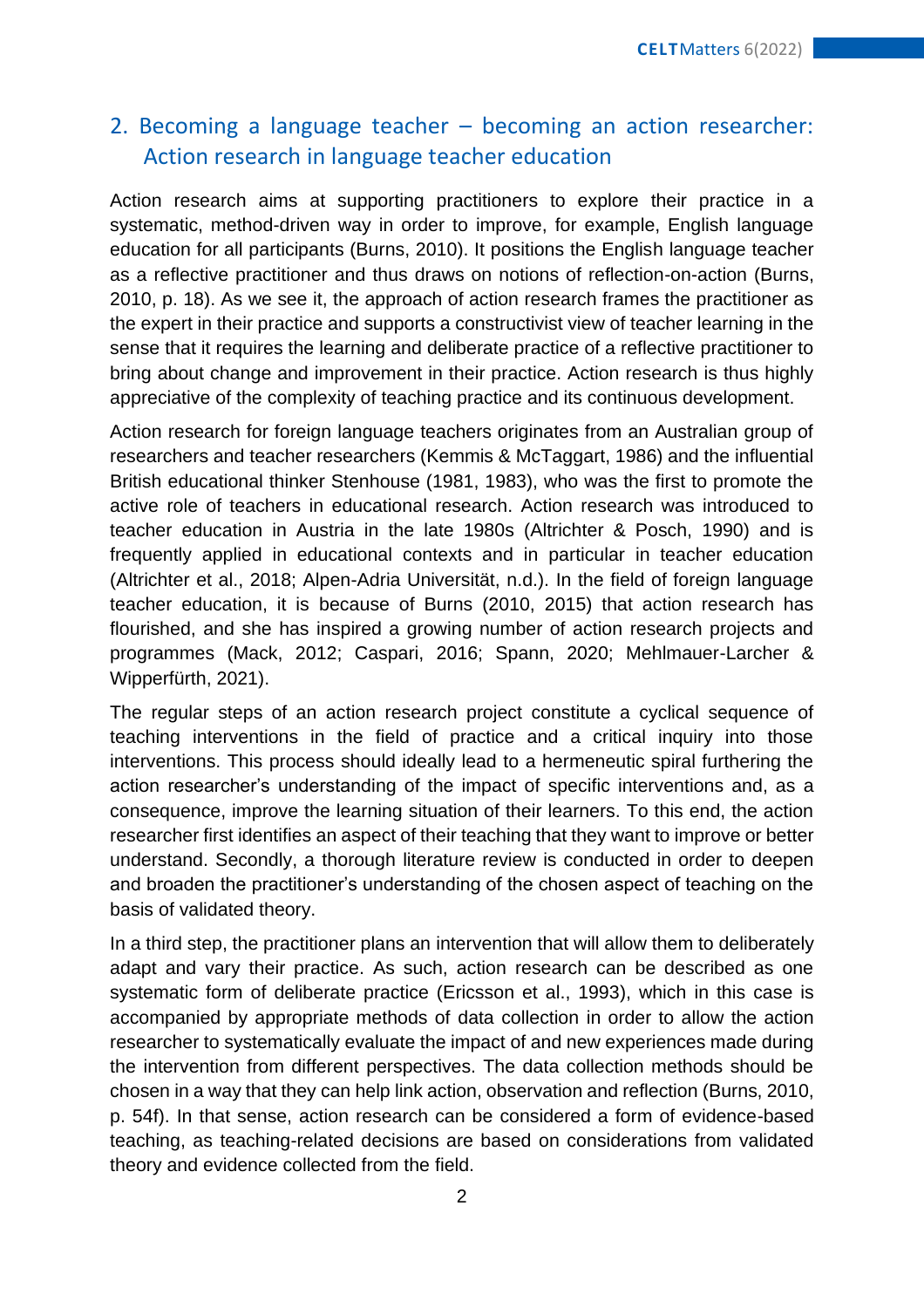In the fourth stage, the results are analysed, at which point the action researcher gains the greatest distance from their teaching practice and thus increases the space for systematic reflection. As action research does not primarily intend to produce generalisable insights (Burns, 2010, p. 10) but rather situated ones, the results of the analysis are used for an individual context-related reflection process. In the fifth and final stage, those reflections can be used to plan further adaptations of one's practice, and a second round or "cycle" (Burns, 2010, p. 9) of action research would normally begin. As described in sub-section 3.1 below, the format of the Master practicum allows for the thorough completion of one cycle. However, this single cycle nonetheless has the potential to lead to many insightful conclusions and a solid introduction to this approach of continuing professional development for Master students.

In our setting, the action researchers are student teachers of English doing a Master practicum and attending the accompanying Practicum Course. The course focuses on an introduction to action research as a means of fostering professional teacher learning parallel to their practical field experiences. We thus employ action research as a sophisticated tool for pre-service teacher education within the frame of a substantial and crucial practicum phase.

In the following section we outline our understanding of student teacher learning when conducting action research and our roles as teacher educators when guiding this process.

## 3. Supporting student teachers in their action research: The role of the teacher educator

#### 3.1. The Master practicum and the Practicum Course

The university-based Practicum Course (4ECTS) was first introduced in 2018 with the aim to bridge professional field experiences and university-based learning (Zeichner, 2010). It is one of three ELT methodology courses within the Master programme and accompanies the extensive Master practicum (9 ECTS)† . The Master practicum can, very concisely, be described as follows: As part of their practicum portfolio the student teachers carry out about 30 focused observations of English lessons at various age and proficiency levels. Additionally, the student teachers are required to plan, teach and reflect on 15 to 20 lessons, parts of which can involve teaching individual students or small groups. Among these lessons they should teach one class consecutively over a period of two to three weeks. This period of consecutive teaching is often chosen for the action research intervention. In addition to these tasks, they co-teach one lesson, sharing the planning, teaching and evaluation phase of this unit with their mentor

† link to curriculum:

<https://ssc-lehrerinnenbildung.univie.ac.at/ssc-lehrerinnenbildung/praktikum/masterstudium/>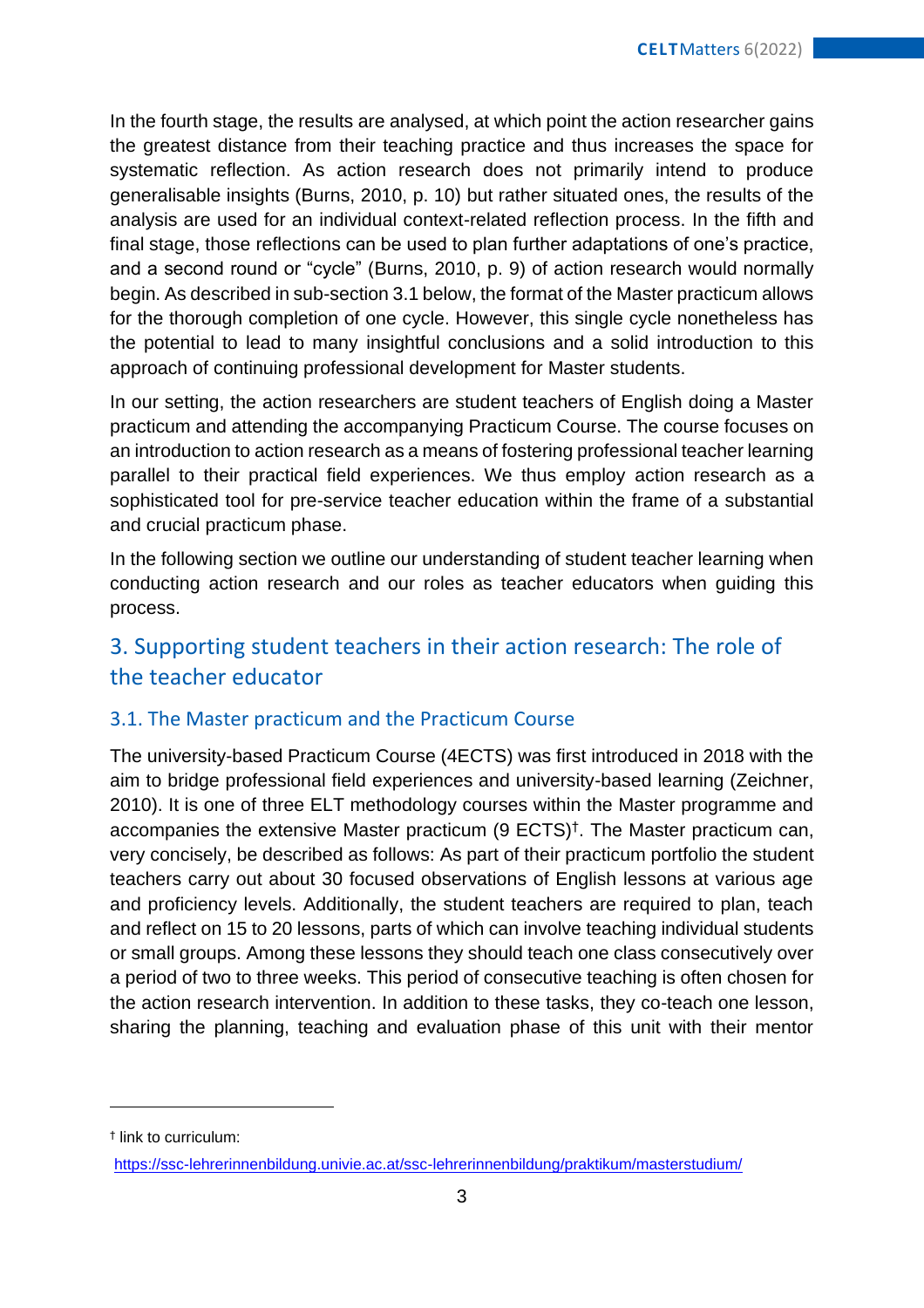aiming at an increased multilevel exchange on teaching-related matters with their mentor.

In order to gain further experience in language assessment, the Master students also shadow their mentors in the design and assessment of (written) tests. Furthermore, we encourage them to participate in team meetings, excursions and projects related to school development etc. as far as possible. There are a growing number of student teachers who already have a teaching contract and are studying for their Master while teaching (mostly in lower secondary schools), for which the practicum tasks have been adapted accordingly.

#### 3.2. The setting of the Practicum Course

The specific teacher education setting in which our student teachers carry out their action research is outlined in Figure1 below. The student teachers gain experience in the field guided by reflective tasks and supported by mentor teachers who are experienced English language teachers, some of whom have attended a universitybased training course in mentoring. The student teachers' university-based course constitutes a learning space in which the teacher educator provides theoretical introductions and readings from academic fields of reference (primarily from ELT methodology and action research), sets reading and reflection tasks, initiates and guides the implementation of an action research project, provides feedback on student teachers' progress and enters into discussions on any questions that might arise in connection with the action research project or the field experience as such (Figure 1). This close combination of student teachers' field experience and their action research project is carefully scaffolded in the university-based course. Crucial steps in this scaffolding process are explained in more detail below.



Figure 1: The setting of action research within the Master programme at CELTER.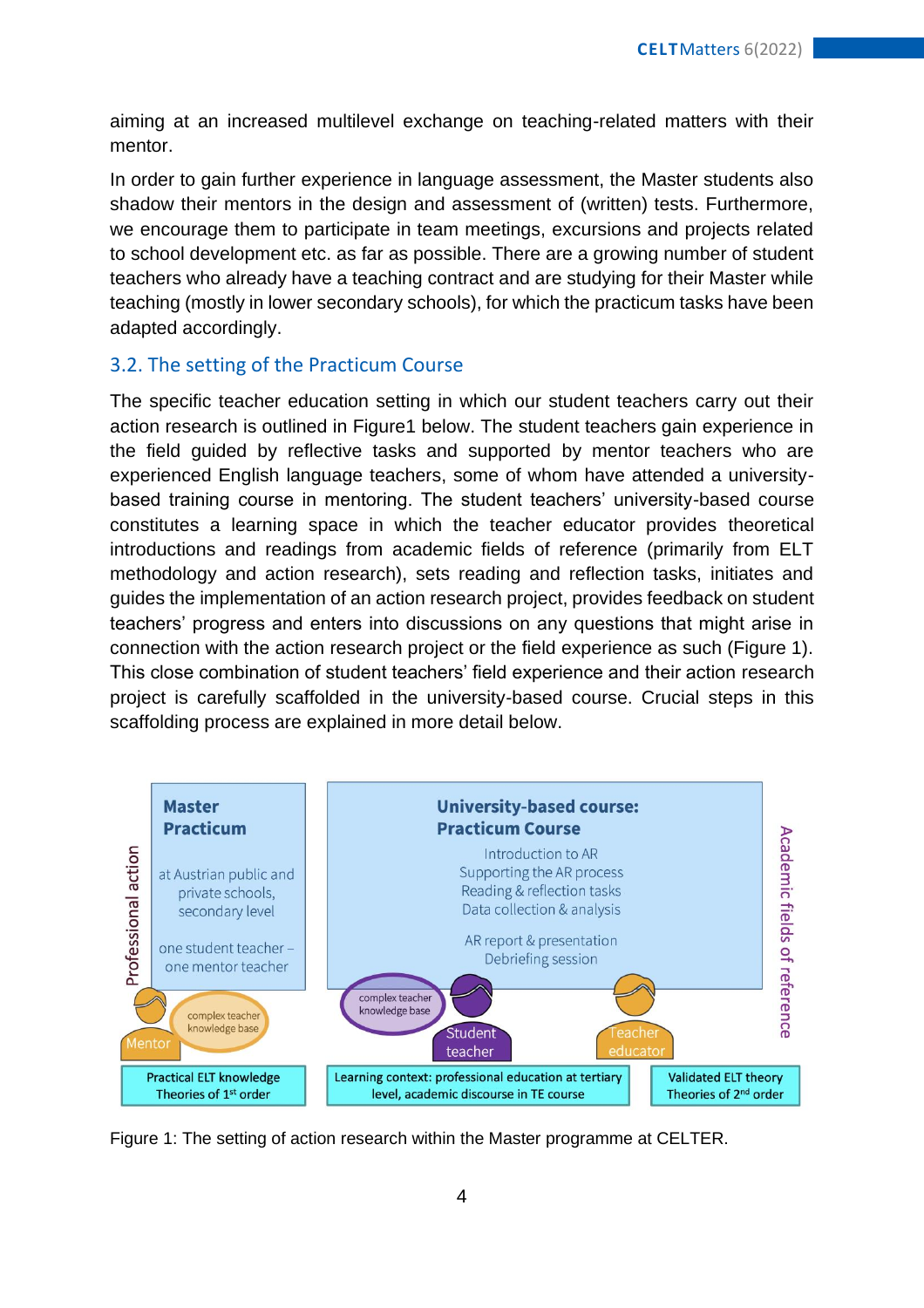#### 3.3. Student teacher learning in action research projects

The rationale of the Practicum Course is based on a constructivist view of teacher learning (Korthagen, 2010; Edwards & Burns, 2016; Farrell & Kennedy, 2019). The activities and tasks are centred around the student teacher's active involvement with and critical reflection on their professional knowledge base and validated theories from research. We consider this involvement as essential for carrying out action research projects successfully. As action researchers, student teachers have to continually mediate between the challenges of teaching practice and the concepts and principles of validated theory from the fields of ELT methodology, applied linguistics and, where appropriate, learning psychology or general education.

A major challenge in the design of teacher education programmes is to cater for a successful transformation of theoretical knowledge acquired in university-based courses and its application in the manifold and extremely varied fields of practice. This successful transformation of knowledge requires a thorough organisation of teaching practice phases and the promotion and facilitation of a full and seamless integration of teaching practice phases into teacher education programmes (Gebhard, 2009; Legutke & Schocker-von Ditfurth, 2009). In order to meet this considerable challenge, a concept of teacher learning is required which, on the one hand, initiates, guides and demands the cognitive process of transforming theoretical knowledge into teaching practice and, on other hand, provides a conceptual frame for so-called situated learning processes taking place in the social context of classroom settings (Lave & Wenger, 1991; Korthagen, 2010; Mehlmauer-Larcher, 2012).

We, thus, find it important for us as teacher educators to reflect on the relationship between validated research theories and practitioners' professional knowledge base, which are often referred to as theory and practice. Following a number of other researchers, we want to question that dichotomy. For, if we follow through with the idea of a constructivist approach to teacher learning, it becomes less reasonable to talk about 'theory' and 'practice' as two opposing fields, as 'practice' in the context of teaching cannot be considered a theory-free undertaking and should thus be labelled differently.

In the context of teacher education at university level, Häcker (2012) suggests to rather talk about 'theories of first order' and 'theories of second order'. Calling both types of knowledge 'theories' gives credit to the fact that practitioners' theories are "structurally different" from theories based on academic research but "equal in value" for professional teaching and professional teacher education (cf. Terhart, 1992). Häcker (2012) further delineates phenomenological differences between the two concepts, which are summarised in the following Table 1: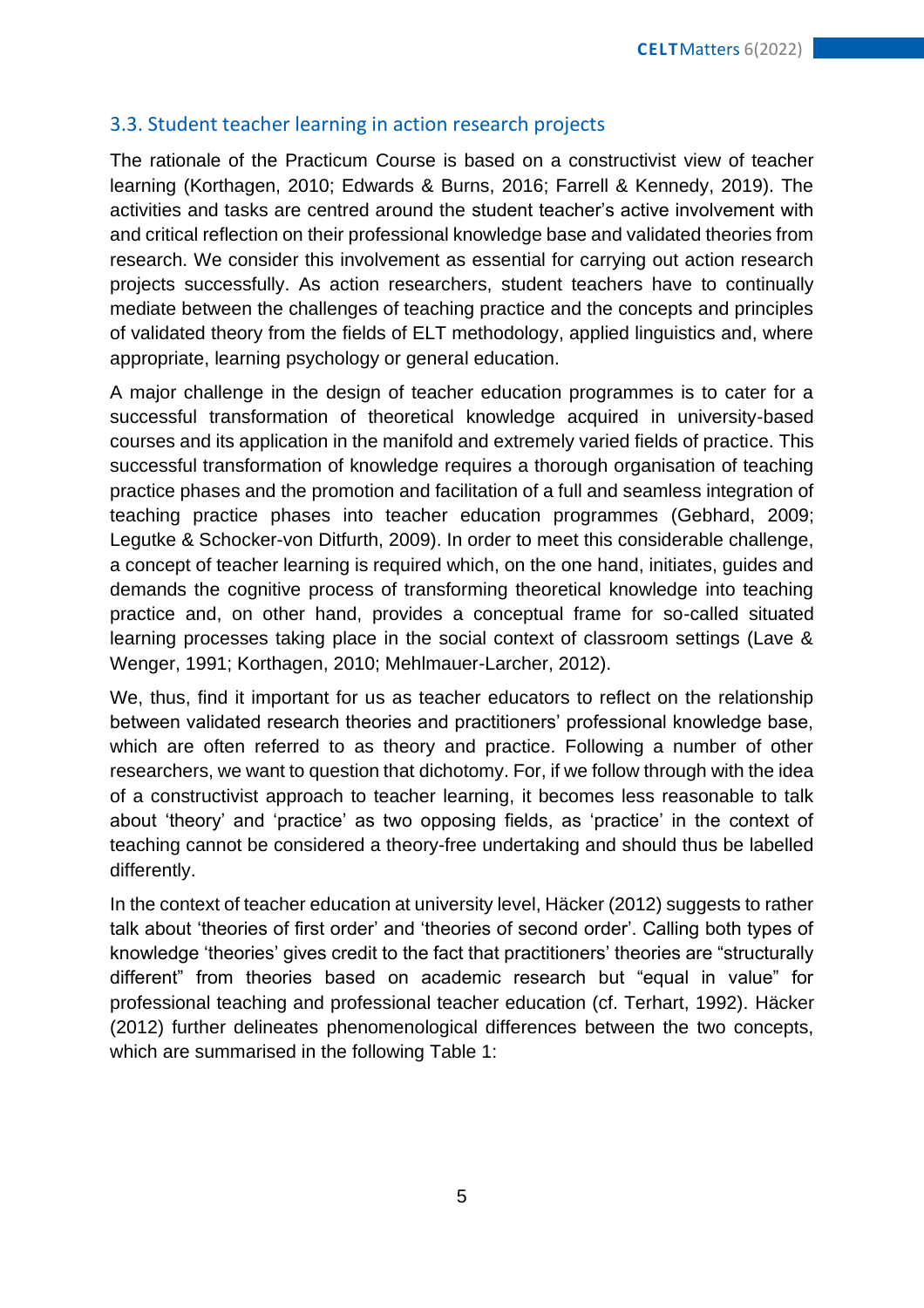|                                      | <b>Theories of first order</b>                                   | Theories of second order                                                               |
|--------------------------------------|------------------------------------------------------------------|----------------------------------------------------------------------------------------|
| Domain of validity                   | Teaching practice                                                | Research and science                                                                   |
| <b>Quality criterion</b>             | Appropriacy                                                      | <b>Truth</b>                                                                           |
| <b>Objectives</b>                    | Guidance in practical<br>decisions<br>Justification of decisions | Advancement in knowledge<br>Generalisable findings through<br>methodological procedure |
| <b>Requirements of</b><br>the domain | Need to decide in the<br>teaching situation                      | Need to give proof                                                                     |

Table 1: Structural differences between theories of first order ("practice") and second order ("research"), (Häcker, 2012, translated and adapted by the authors).

Within teacher education, both spheres are ideally mediated in the form of reflection on teaching (Häcker, 2012, p. 275). Considering the complexity of classroom decisions and the reported number of 200 decisions that teachers make per lesson (Clark & Peterson, 1986), it becomes immediately clear that theories of second order (validated theory) cannot immediately guide decision making during teaching.

In other situations, though, when instant decision making is not necessary, e.g. when planning, discussing or reflecting on teaching, theories of second order can and need to be used to base teaching decisions on validated principles, in order to ensure professional teaching. For concrete application in the field, those theories of second order need to be integrated through transformational processes before becoming applicable in classroom practice. Action research in teacher education offers a framework for such knowledge transformation. For the setting of the previously described Master practicum and Practicum Course, such transformational processes and supporting factors are summarised in the following illustration (Figure 2) and explained in more detail below.

In Figure 2, the student teacher is positioned between two spheres: the professional field of application on the left hand side and academic fields of reference (theories of second order) on the right hand side. The Practicum Course, with its tasks and space for discussion (orange box), and the teacher educator are positioned in the middle as both aim at mediating between the two spheres by initiating, monitoring and scaffolding student teacher learning and knowledge transformation processes.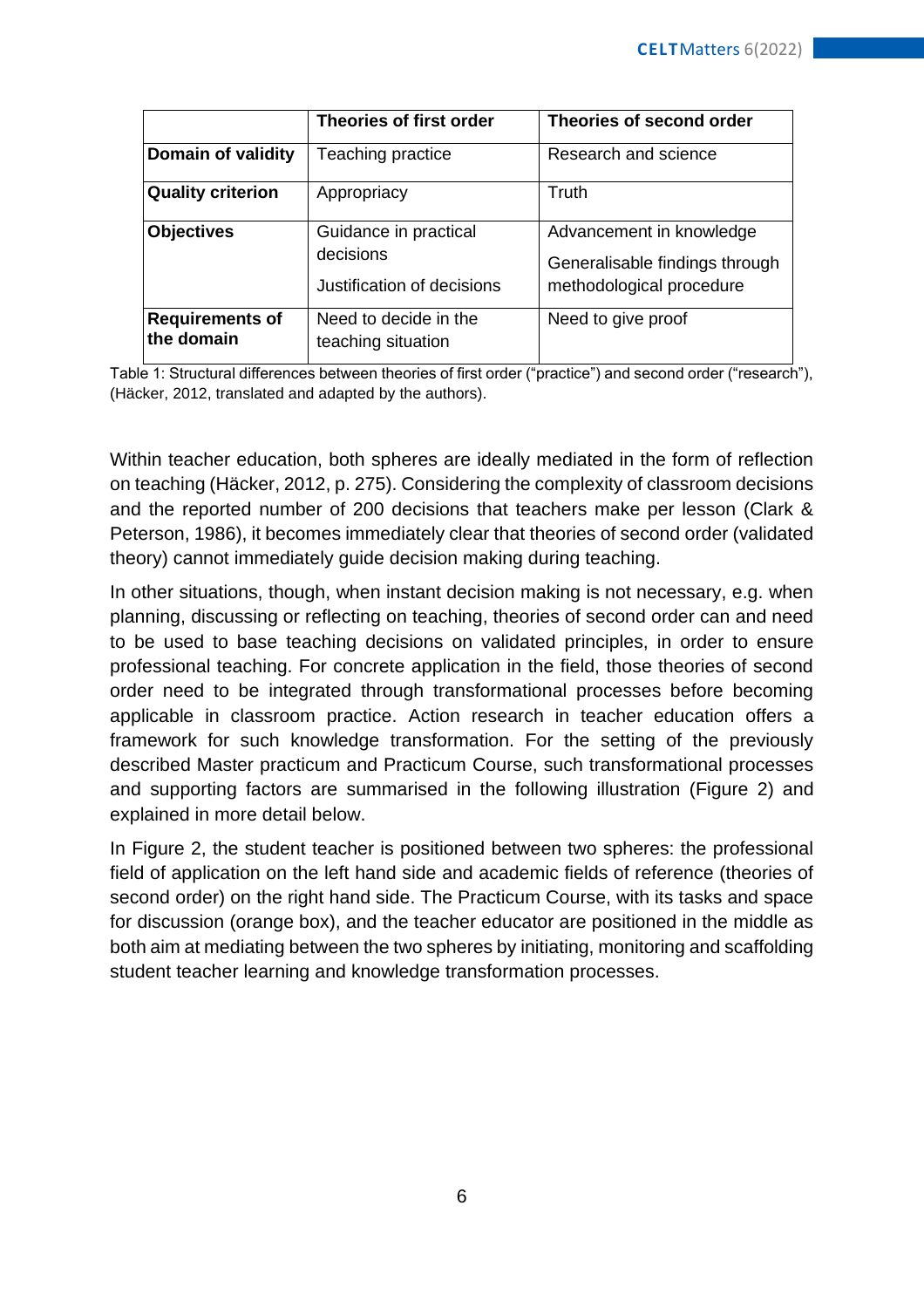

Figure 2: Transformation processes of practical theories and validated theories from research within action research projects.

In addition, Figure 2 depicts the mediating processes involved when student teachers carry out their action research projects within the Practicum Course. All orange elements – the mentor, the teacher educator and all tasks set within the universitybased course (middle segment) – aim at supporting the successful transformation of academic knowledge and, consequently, the professional development of the student teacher. In the following, these processes are briefly described.

The orange field in the middle of Figure 2 tries to illustrate the ideas of reflective practice, more specifically the concept of professional vision as stated by Sherin and van Es (2009). The three blue boxes within that field correspond to the underlying idea of professional vision, namely that of a critical interpretation of concrete classroom events. This critical interpretation consists of three consecutive steps; firstly, noticing, selecting and describing relevant aspects of teaching, secondly, analysing the chosen relevant aspects of teaching and thirdly, justifying and evaluating alternatives (Sherin & van Es, 2009). The procedure of the Practicum Course roughly follows this sequence in that first, the student teachers gather experience in the practical field (left hand side of the illustration in Figure 2). After a couple of weeks of getting to know the learners and the teaching context, via general and focused observations and first teaching experiences, the student teachers identify an area they feel motivated to systematically explore further within their action research ('*selection and description of relevant aspects*', see Figure 2). Through observation and reflection tasks, the student teachers are guided towards making sense of their teaching experiences and envisioning methodological decisions that might lead to improved teaching interventions. As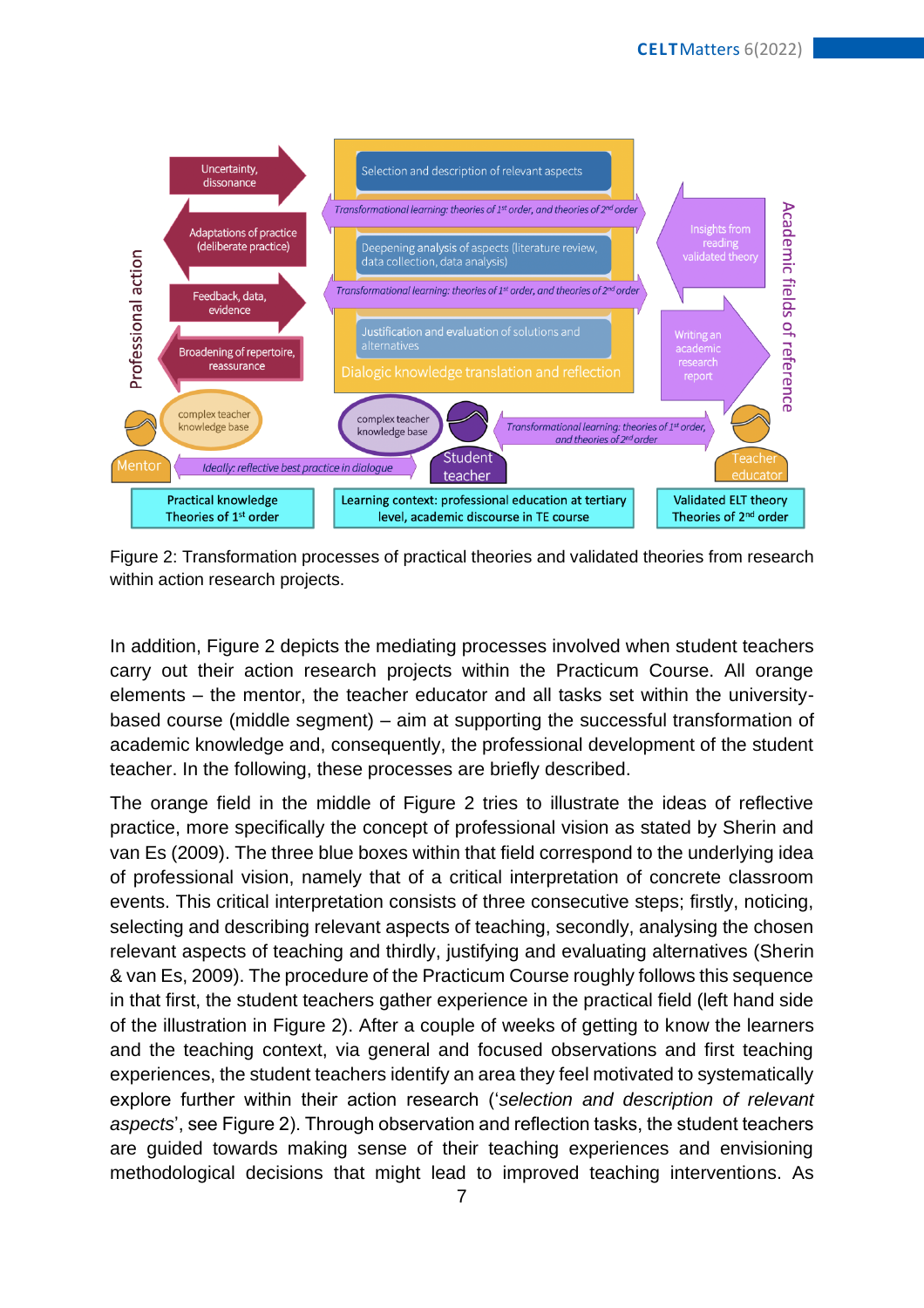teacher educators we thus work towards activating the prior beliefs and acquired knowledge base of student teachers as comprehensively as possible. Once the student teachers have selected an aspect of their teaching they want to do research on, this aspect needs to be related to concepts of ELT theory and theory from related disciplines in order to gather information on findings and insights from validated theory ('*deepening analysis*,*'* see Figure 2).

Then student teachers are supported in relating their deepened understanding of theories of second order to their field of practice and their planned intervention. This requires them to carry out the demanding process of mediating between theories derived from academic disciplines and the challenges of the concrete field of practice. They reason about ways to adapt their practice according to those insights and plan their teaching intervention ('*justification of solutions and alternatives*,' see Figure 2).

In order to be able to evaluate their teaching intervention, the student teachers are instructed to take the perspective of the action researcher when reflecting on their teaching and select appropriate data collection and data analysis methods that will allow them to critically assess their teaching intervention ('*evaluation of solutions and alternatives*,' see Figure 2).

## 4. The role of the teacher educator in action research: Dialogic knowledge transformation

In the Practicum Course, the teacher educator introduces the student teachers to action research for EFL teachers, which in most cases is the student teachers' first encounter with this practitioner research. It has proven successful to intersect theoretical introductions, reflective tasks on the student teachers' experiences at school and scaffolding tasks for all steps of their action research projects throughout the course. Those scaffolds involve guided readings, presentations by the teacher educator, writing tasks, discussions, lecturer feedback on project outlines and short student presentations, as well as examples of data collection and data analysis sessions.

As action research differs from other forms of classroom-based research, potential misconceptions are discussed at various points during the course. Based on our observations, such misunderstandings can concern the focus, scope and aim of student teachers' action research projects. So far, no thorough research has been conducted on how (student) teachers develop an understanding of action research, which would, however, be highly interesting and useful to improve teacher education programmes which make use of the approach.

In the Practicum Course, we tackle possible misconceptions in open discussions, of course, but also – more methodologically – by asking the student teachers to upload, for example, their preliminary ideas for action research projects anonymously on a *padlet* in preparation for a course session. In that session, the student teachers then have time to consider the presented ideas, and together in class we discuss possible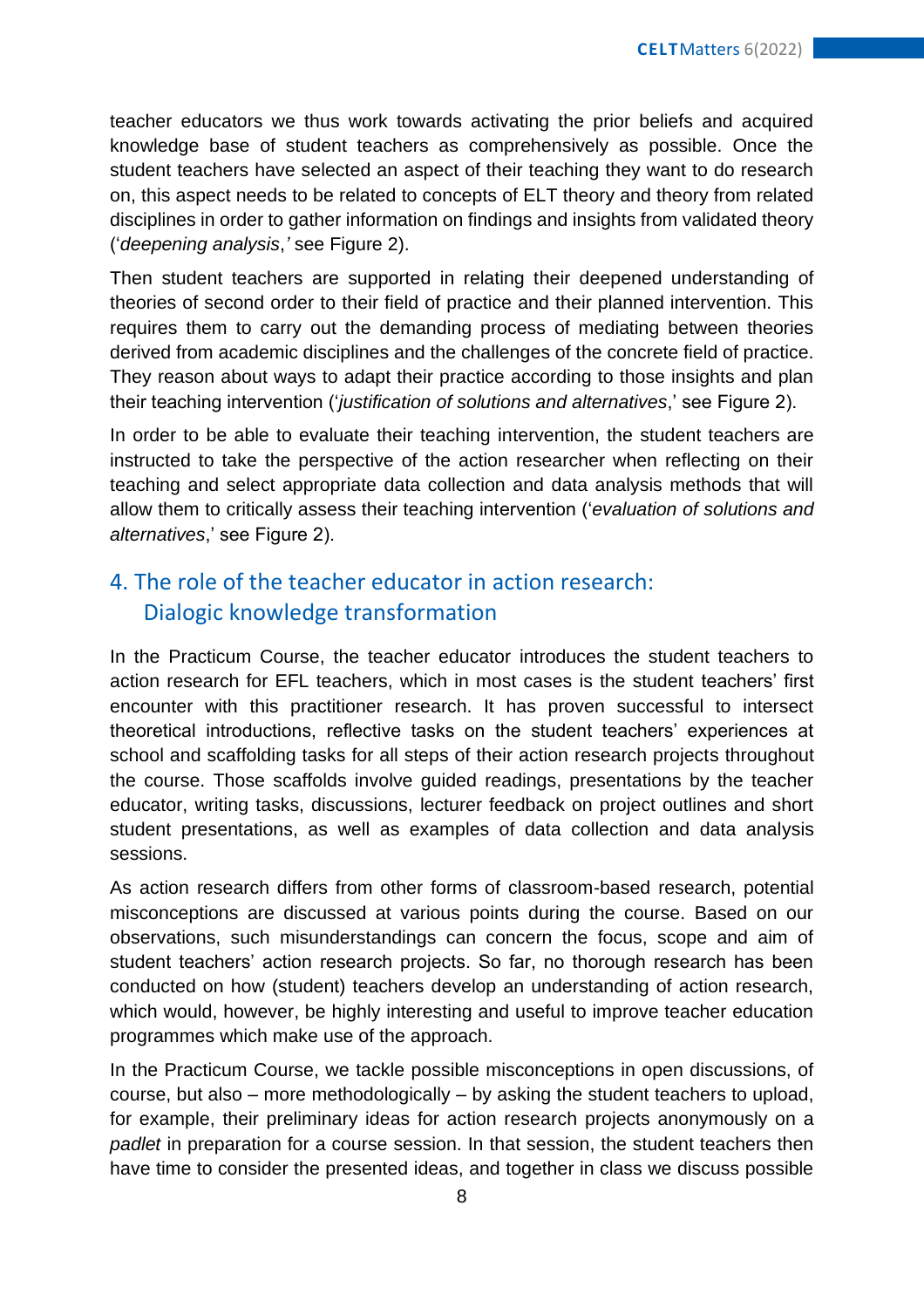problems such as too general or vague a focus for their research. Further aspects that are frequently discussed include questions of how to relate their teaching issues to validated theories, how to find an ELT-specific focus, or how to choose appropriate data collection tools. Additionally, information on relevant literature resources is provided and questions related to issues of EFL teaching methodology are discussed.

Five weeks into the practicum, the student teachers formulate a two-page project proposal. By this point, the student teachers have been acquainted with their mentor's classes through observations, they have started teaching and are about to plan their two or three weeks of consecutive teaching, which is often the most appropriate phase for carrying out the teaching intervention for their AR project. The student teachers receive extensive feedback on their action research proposals in written form and in a 30-minute individual coaching session. On top of that, they are encouraged to discuss their project proposals in peer groups.

During those coaching sessions and in whole-group course sessions, the teacher educators initiate – what has been described as – "*reflective best practice in dialogue*" (Wipperfürth, 2016): In discussions, they demonstrate how theories of first and second order are related to one another (see explanation in subsection 3.3) and aid student teachers' own reflections by asking questions, offering ideas for related ELT concepts and their practical application in the field of practice.

In addition to the central role of the teacher educator, the student teachers' mentors also play a crucial role in this process as the mentors need to support their mentees on the level of the concrete teaching intervention planned for the action research project as well as on organisational levels. Furthermore, the mentors can act as valuable sounding boards throughout all stages of the action research project.

With regard to the empirical research part of the AR project, the teacher educators support the student teachers in choosing appropriate research methods that will allow them to examine their own assumptions and subjective interpretations of teaching experiences during the intervention from different perspectives. Such perspectives can include the perspective and actual learning experiences or products of the learners, observations of the mentor or video and audio recordings of teaching sequences. To this end, study texts on different data collection methods and information on data analysis procedures are discussed and actually practised in class or in peer groups. The student teachers practise the analyses of data collection documents like questionnaires, interviews, filled in observation grids, transcripts of recordings or EFL student products. This leads into a critical discussion of relevant and appropriate methods of data analysis.

The final action research report handed in by the student teachers is intended to be a valuable tool for evaluating their progress and ability to present their action research projects in a professional and academic text format; more importantly, it is a didactic tool to scaffold, structure and deepen the student teachers' reasoning and reflection processes throughout their action research projects and their ongoing field experience.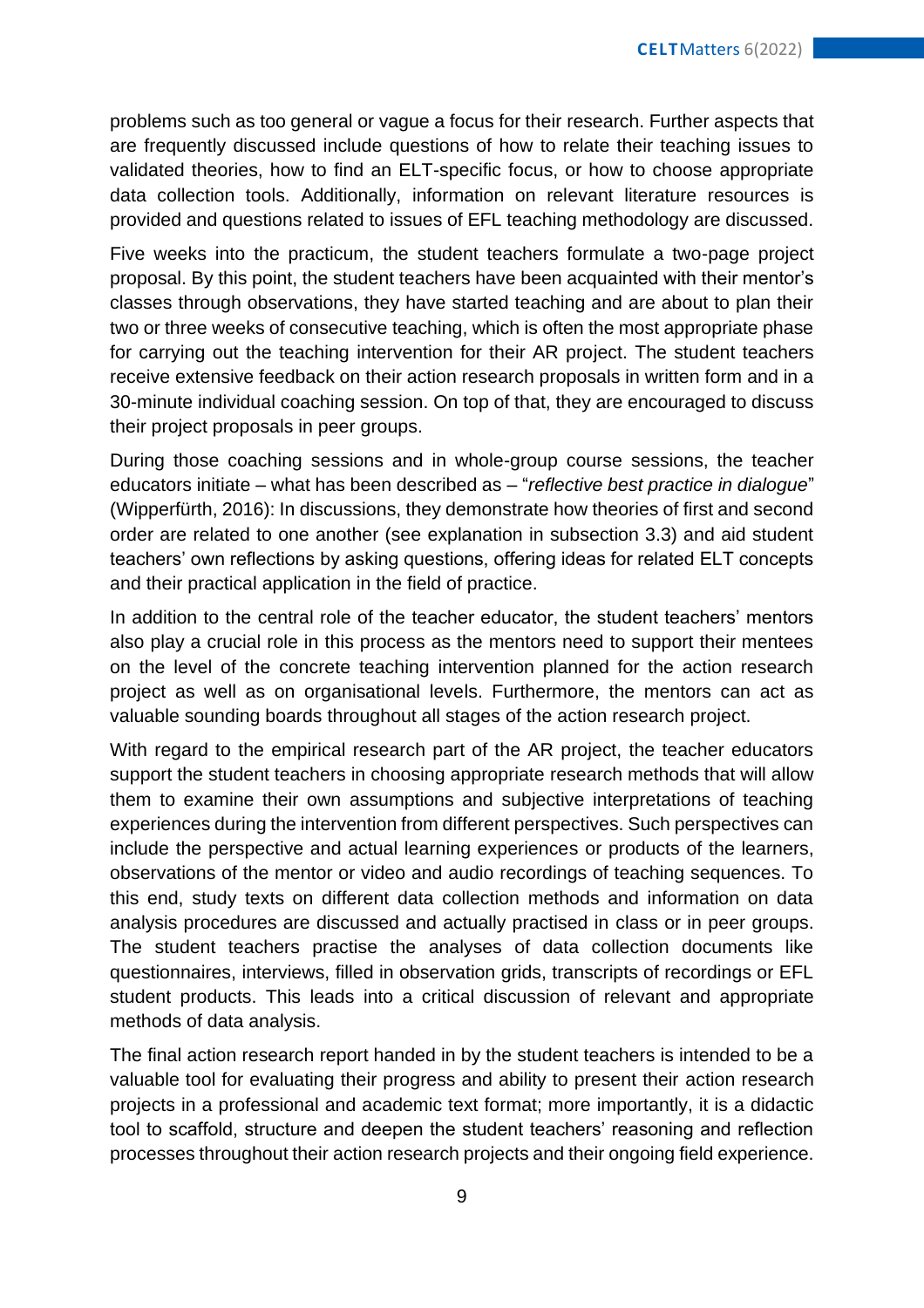## 5. Specifics of action research publications in CELT Matters

As discussed above, action research is a potent approach to acknowledging the fact that theories applied in teaching practice are 'structurally different' but 'equal in value' to theories based on academic research (see subsection 3.3). Action research offers a well-structured yet open enough method for (student) teachers to explore, adapt and enrich their professional knowledge base. By relating insights from their initial literature review closely to their day-to-day practice, the relevance of theories of second order (findings from validated research) becomes evident.

Action research focuses on the enhancement of practitioners' knowledge base in order to improve ELT practice, which again follows the overall objective of improving the situation of learners. Because of its strong focus on the practitioner as researcher and their personal professional development, action research follows, in parts, different objectives and is carried out under circumstances that differ from those of classroombased research, which typically aims at the generalisability of findings. These particularities need to be mirrored in the specific structure of research publications presenting findings from action research as is the case with CELT Matters publications on AR projects. Table 1 lists and briefly explains adaptations that are necessary if justice is to be done to the specific characteristics of action research.

| Core elements of publications on<br>classroom-based empirical<br>research | Adaptations and additions for action research<br>publications (please consult the CELT Matters<br>action research series template as well)                                            |  |
|---------------------------------------------------------------------------|---------------------------------------------------------------------------------------------------------------------------------------------------------------------------------------|--|
| <b>Rationale</b>                                                          | Research interest + professional relevance in<br>specific teaching context                                                                                                            |  |
| <b>Study design and research</b><br>question                              | <b>Research questions</b>                                                                                                                                                             |  |
|                                                                           | <b>Project description</b><br>Teaching context and participants (situated<br>research)<br>Plan of teaching intervention<br>Research methodology: Data collection and<br>data analysis |  |
| <b>Findings</b>                                                           | Findings and context-specific conclusions for<br>the professional development of the student<br>teacher                                                                               |  |

Table 1: Differences in structure and content between publications on classroom-based empirical research and action research projects.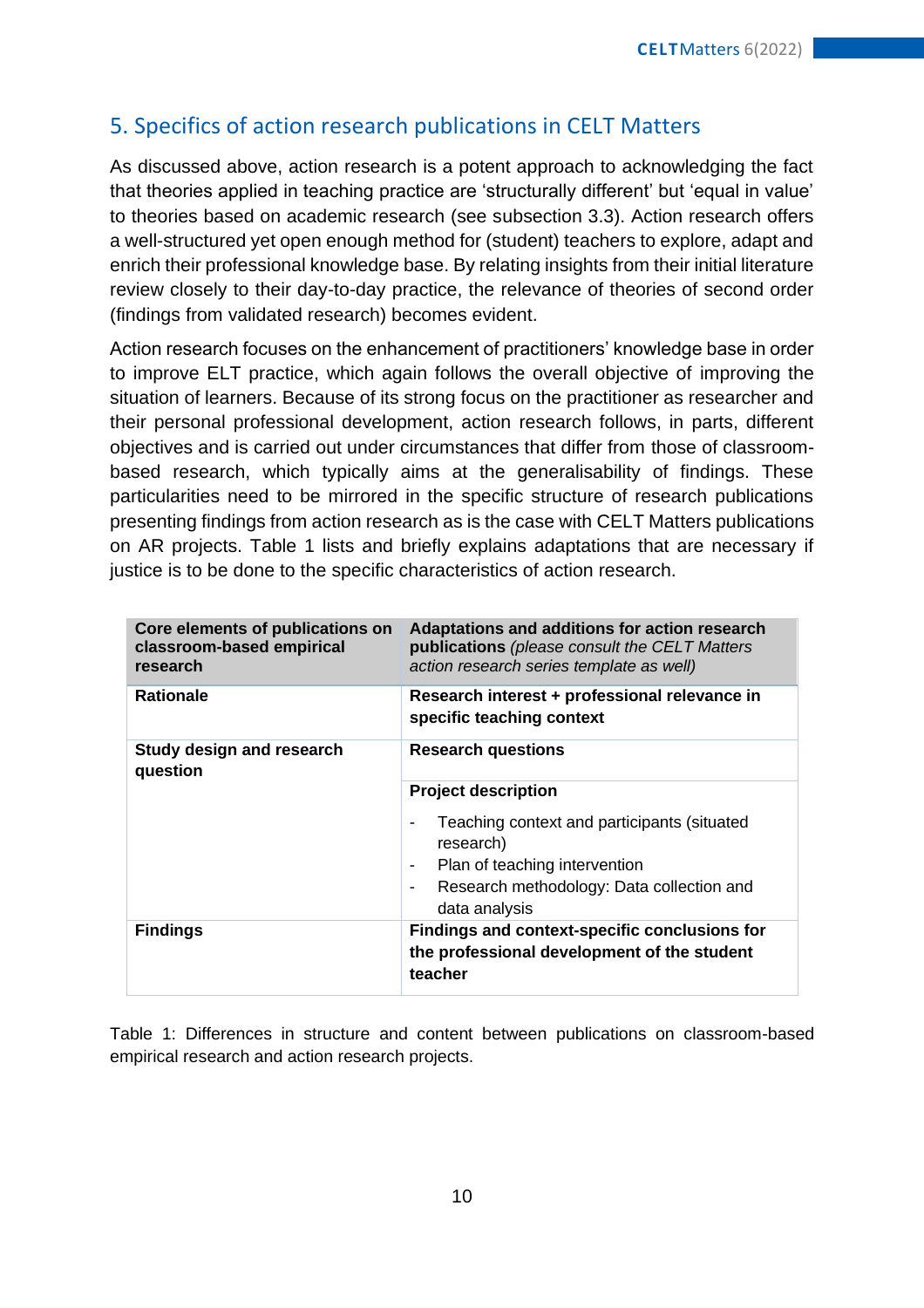#### 5.1 Rationale and professional relevance in teaching context

Action research is situated research aiming at both the professional development of the action researcher – the student teacher researcher – and the situation of the learners. For that reason, a critical analysis of the current learning and teaching situation of the action researcher stands at the beginning of the research project. Based on this analysis, the contributions present insights from a literature review of relevant ELT-specific areas.

#### 5.2 Research questions

Due to the situatedness of action research, some of the research questions presented may contain concessions relating to the specific teaching context. For some interventions, research questions may follow a specific sequence and depend on one another as the student teachers might first want to gather further information on the learning situation through surveys or interviews, and only then plan their intervention based on this information.

#### 5.3 Intervention and research methodology (Project description)

At the heart of action research projects is the intervention – a deliberate form of practice – that aims at improving the student teacher researcher's professional knowledge base as well as the situation of the learners. A successful intervention, thus, needs to pay close attention to the "social situation" (Burns, 2010, p. 290), that is the concrete teaching situation, which involves considering the age and proficiency level of the target group, the teaching context, educational responsibilities and ethical considerations.

In terms of research methodology, action research projects follow established standards. Student teachers often decide to combine two to three different data collection methods to include the learners' perspective and evaluate their learning, to make use of a colleague's or the mentor's perspective and to systematically record their own observations.

#### 5.4 Findings and conclusions for professional development

Findings from action research are generated in a specific teaching situation, which normally involves only a small number of participants from one or two learner groups. Such findings can, thus, not be generalised. Rather, they serve as a basis for two kinds of conclusions the action researcher can draw: firstly, for reflecting retrospectively on their professional learning during the action research process and, secondly, for reflecting prospectively on future steps of professional development.

Traditionally, action research involves various rounds or cycles of action research (cf. Kemmis & Mc Taggart, 1988) in order to use insights from previous ones to successively improve practice, which is not possible within the Master practicum because of time constraints (see section 2). As a consequence, conclusions often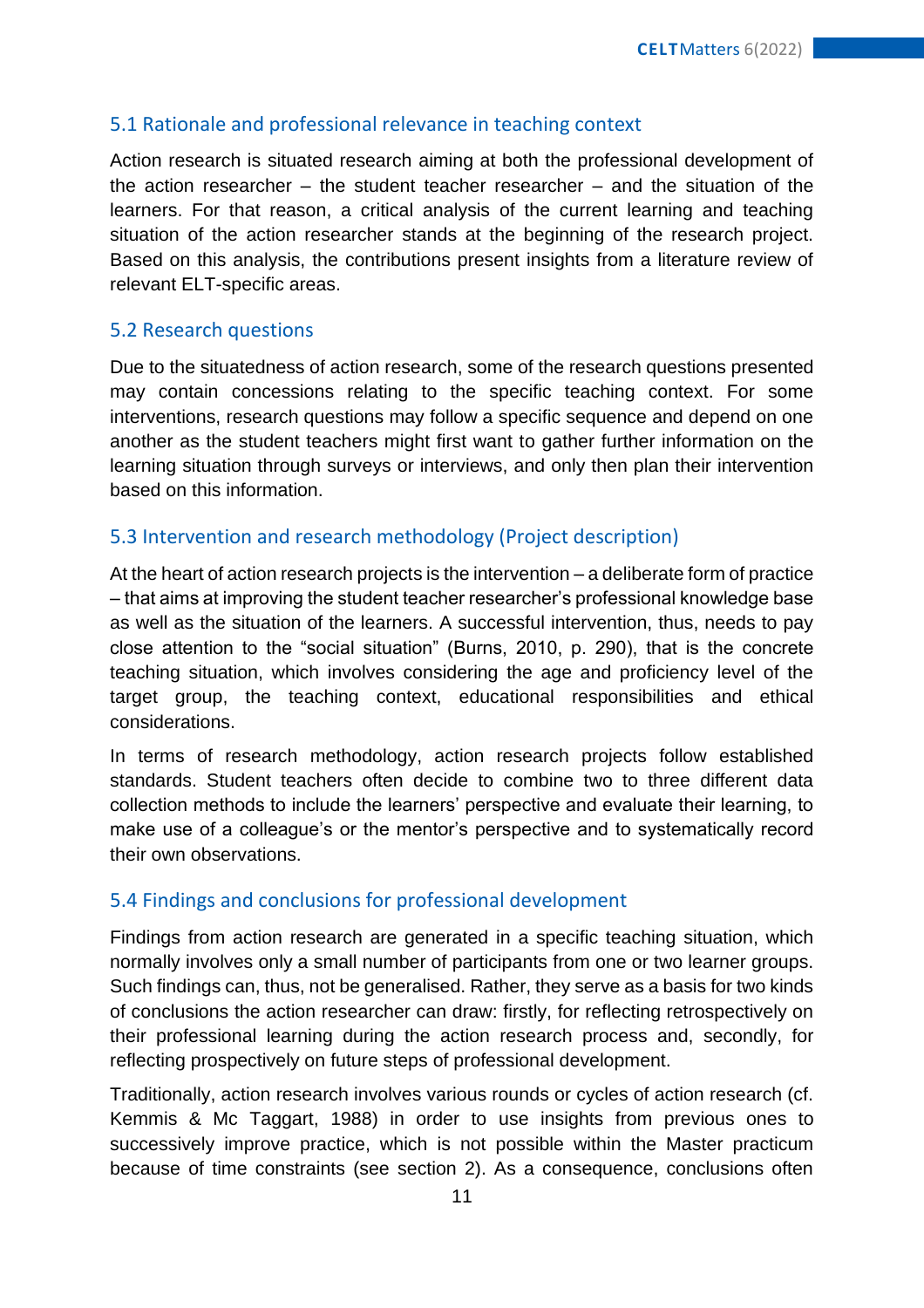centre around ideas for future interventions and further improvement of the situation of learners.

## 6. Conclusions

It has been argued that teacher educators can play a crucial role in initiating, supporting and scaffolding action research. One core motivation of teacher educators when introducing action research is its great potential for enhancing a positive and sustainable professional development of the individual (student) teacher researcher as well as the teaching community.

Based specifically on our experiences with action research in language teacher education at Master level, we see considerable potential in action research for

- acknowledging the value of practitioner knowledge;
- making validated ELT theory more relevant to practitioners;
- guiding and supporting crucial transitional phases in teacher education, especially between university-based education and teaching practice;
- promoting transformational learning in teacher education;
- strengthening the cooperation and collaboration between (future) practitioners, mentor teachers and researchers.

## Application Box

The experiences with action research in pre-service teacher education at CELTER Vienna so far – and all publications in the new CELT Matters Action Research Series – can encourage

- EFL teachers at any stage of their career to investigate their own practice and to become an active member of the growing action research community;
- **EFL teachers and researchers to find inspiration for practice-oriented thinking and** future research areas;
- **EFL teacher educators to deepen their understanding of the developmental needs** and potentials of their student teachers.

We are much looking forward to many insightful and thought-provoking publications in the new Action Research Series of CELT Matters.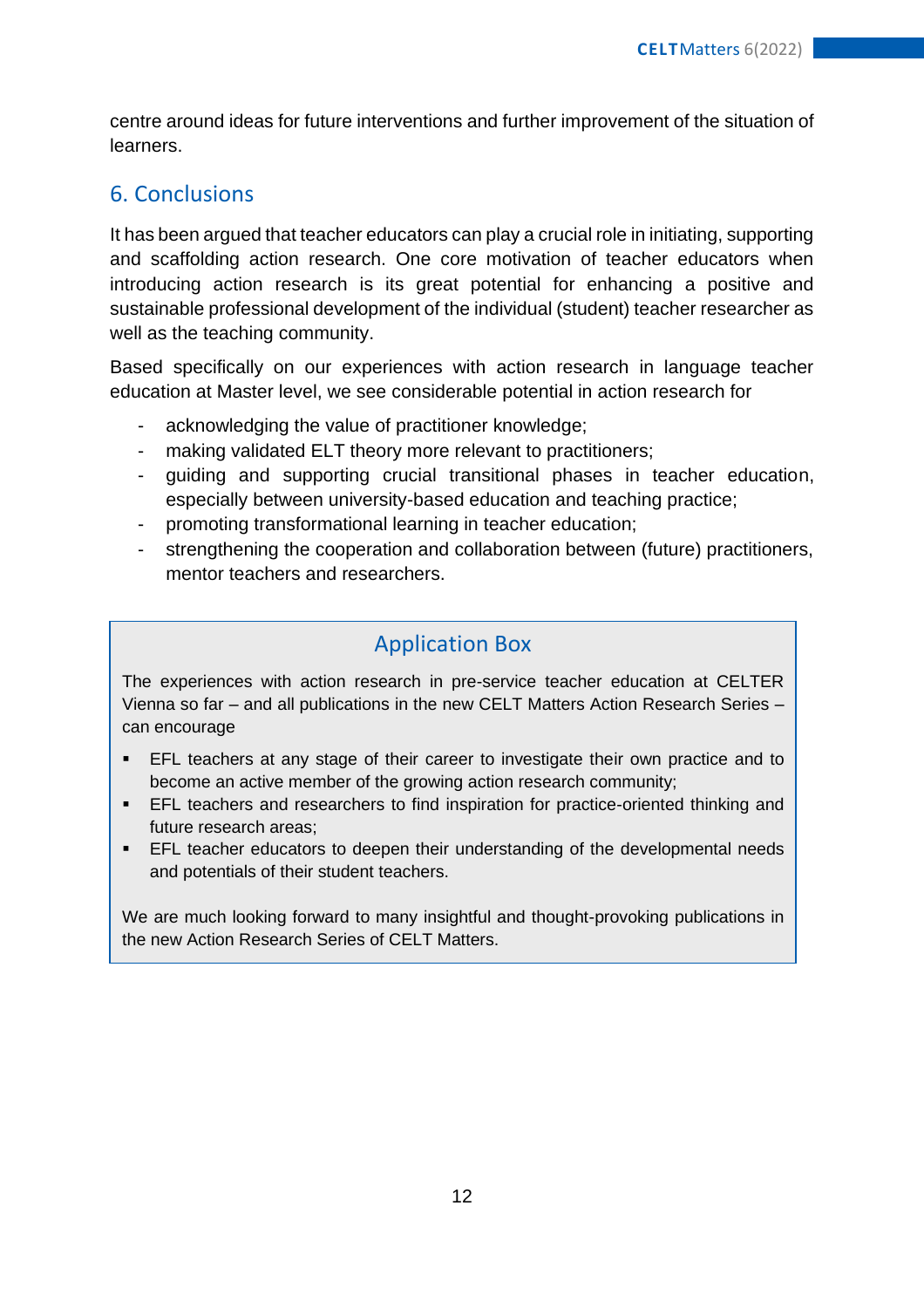#### References

- Alpen-Adria Universität Klagenfurt. (n.d.). *CARN D.A.CH.* IUS | Institut für Unterrichts- und Schulentwicklung.<https://ius.aau.at/de/das-ius/netzwerkekooperationen/carn/>
- Altrichter, H., & Posch, P. (1990). *Lehrer erforschen ihren Unterricht: Eine Einführung in die Methoden der Aktionsforschung.* Klinkhardt.
- Altrichter, H., Posch, P., & Spann, H. (2018). *Lehrerinnen und Lehrer erforschen ihren Unterricht* (5th ed.). Klinkhardt.
- Burns, A. (2015). Action research. In J.D. Brown & C. Coombe (Eds.)*. The Cambridge guide to research in language teaching and learning* (pp. 99–104). Cambridge University Press.
- Burns, A. (2010). *Doing Action Research in English Language Teaching: A Guide for Practitioners*. Routledge.
- Caspari, D. (2016). Prototypische Designs. In D. Caspari, F. Klippel, M. K. Legutke, & K. Schramm (Eds.), *Forschungsmethoden in der Fremdsprachendidaktik: Ein Handbuch* (pp. 67–77). Narr Francke Attempto.
- Clark, C. M., & Peterson, P. L. (1986). Teachers' thought processes. In M. C. Wittrock (Ed.), *Handbook of research on teaching* (3rd ed., pp. 255–296). Macmillan.
- Edwards, E., & Burns, A. (2016). Action research to support teachers' classroom materials development. *Innovation in Language Learning and Teaching, 10*(2), 106–120.
- Ericsson, K. A., Krampe, R. T., & Tesch-Römer, C. (1993). The role of deliberate practice in the acquisition of expert performance. *Psychological Review, 100*(3), 363–406.
- Farrell, T. S. C., & Kennedy, B. (2019). Reflective practice framework for TESOL teachers: One teacher's reflective journey. *Reflective Practice, 20*(1), 1–12.
- Gebhard, J. G. (2009). The practicum. In A. Burns & J. C. Richards (Eds.), *The Cambridge guide to second language teacher education* (pp. 250–258). Cambridge University Press.
- Häcker, T. (2012). Portfolioarbeit im Kontext einer reflektierenden Lehrer/innenbildung. In R. Egger & M. Merkt (Eds.), *Lernwelt Universität* (pp. 263–289). VS Verlag.
- Kemmis, S., & McTaggart, R. (1988). *The action research planner* (3rd ed.). Deakin University Press.
- Korthagen, F. A. J. (2010). Situated learning theory and the pedagogy of teacher education: Towards an integrative view of teacher behavior and teacher learning. *Teaching and Teacher Education, 26*(1), 98–106.
- Lave, J., & Wenger, E. (1991). *Situated learning: Legitimate peripheral participation*. Cambridge University Press.
- Legutke, M. K., & Schocker-von Ditfurth, M. (2009). School-based experiences. In A. Burns & J. C. Richards (Eds.), *The Cambridge Guide to Second Language Teacher Education* (pp. 209–217). Cambridge University Press.
- Mack, L. (2012). Does every student have a voice? Critical action research on equitable classroom participation practices. *Language Teaching Research*, *16*(3), 417–434.
- Mehlmauer-Larcher, B. (2012). The EPOSTL: promoting language teacher learning in the context of field experiences. In D. Newby (Ed.), *Insights into the European Portfolio for Student Teachers of Languages* (pp. 175–194). Cambridge Scholars.
- Mehlmauer-Larcher, B., & Wipperfürth, M. (2021). Universitäre EnglischlehrerInnenbildung: Ein innovatives Lehrkonzept zur Einführung in die Aktionsforschung auf Master-Niveau. In R. Zanin, F. Rauch, A. Schuster, C. Lechner, U. Stadler-Altmann & J. Drumbl (Eds.). *Herausforderung Sprache in Kindergarten, Schule und Universität*. (pp. 28-40). Praesenz Verlag.